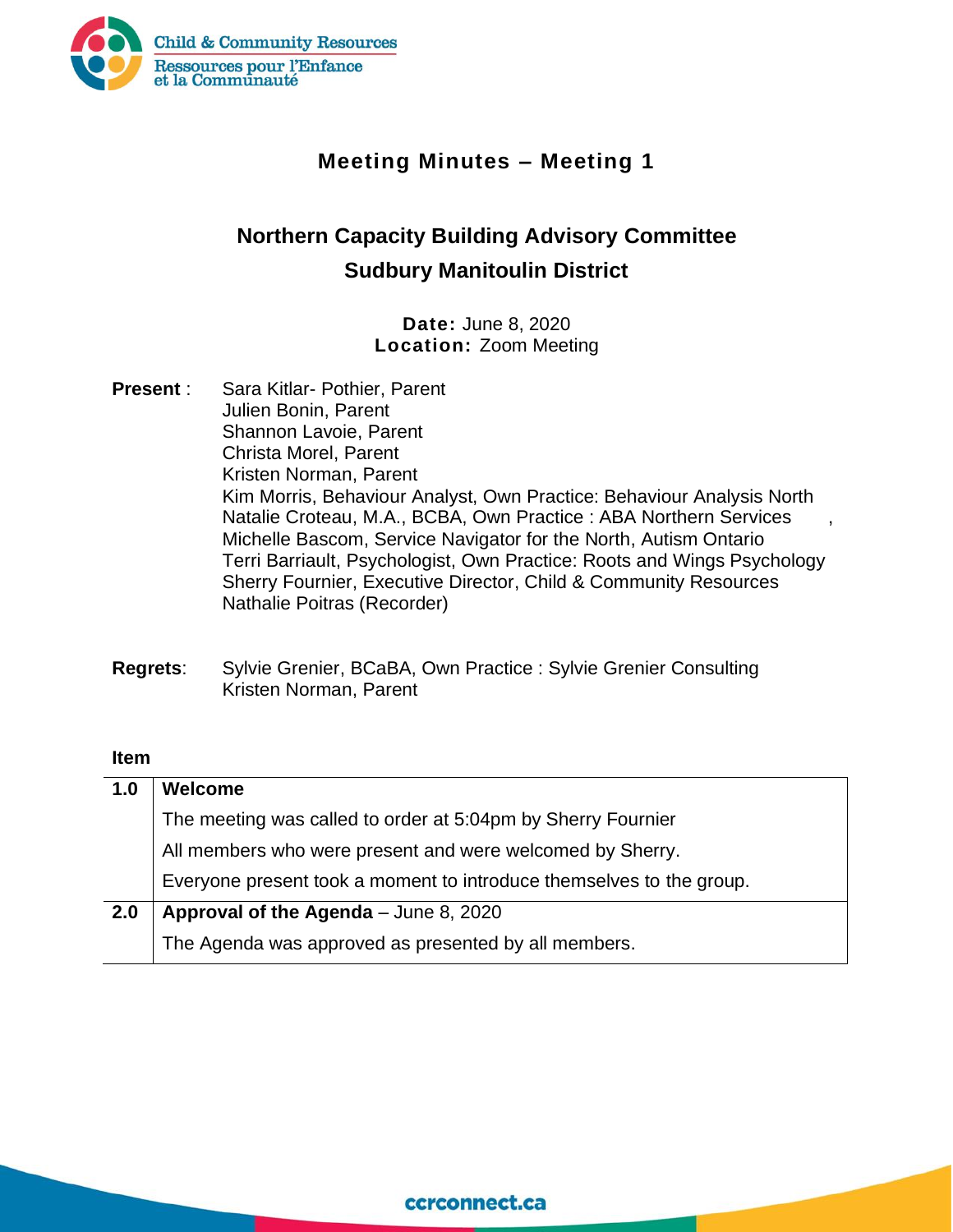| וווסוו |                                                                                                                                                                                                                                                                                                                                                                                                                                                                                                                                                                                                                                                                                                                                                                                                     |
|--------|-----------------------------------------------------------------------------------------------------------------------------------------------------------------------------------------------------------------------------------------------------------------------------------------------------------------------------------------------------------------------------------------------------------------------------------------------------------------------------------------------------------------------------------------------------------------------------------------------------------------------------------------------------------------------------------------------------------------------------------------------------------------------------------------------------|
| 3.0    | Presentation - How did we get here?                                                                                                                                                                                                                                                                                                                                                                                                                                                                                                                                                                                                                                                                                                                                                                 |
|        | A recap of the last 2 years was presented by Sherry Fournier in form of a power<br>point presentation which will be shared with committee members following the<br>meeting.                                                                                                                                                                                                                                                                                                                                                                                                                                                                                                                                                                                                                         |
|        | A question period was granted following the presentation and a few points were<br>addressed for further clarification:                                                                                                                                                                                                                                                                                                                                                                                                                                                                                                                                                                                                                                                                              |
|        | A clarification was provided by the Chair regarding the total funding allocation for<br>each Northern Capacity Building Advisory Committee (Thunder Bay, Algoma,<br>Sudbury Manitoulin, and Kenora Rainy River Districts). Each district will have the<br>responsibility to select priorities and provide advice to CCR how best to allocate<br>the available funding. The funding (\$150,000 per district) is available for one year<br>and must be utilized by March 31, 2021.                                                                                                                                                                                                                                                                                                                    |
|        | 1. Q. Does the Advisory Committee have a specific goal? Does<br>the committee have a mandate?                                                                                                                                                                                                                                                                                                                                                                                                                                                                                                                                                                                                                                                                                                       |
|        | A. The Chair explained that the Advisory committee's role is to identify the<br>areas of need and select priorities that can be achieved between June<br>and March 31, 2021. The mandate was intentionally designed to be<br>broad as the system and the needs continue to change. It is for this<br>reason CCR chose to establish Advisory Committees to help inform this<br>work as there are many needs and limited funds. The goal is to utilize<br>this short term experience to inform future planning and to demonstrate<br>to MCCSS the need for a long term sustainable capacity building and<br>retention strategy. Each priority will include the establishment of<br>measurable goals that will inform effectiveness of the approach and<br>impact to the family experience and system. |
|        | 2. Q. Is the possibility to share information and share<br>feedback with the other Northern Capacity Building Advisory<br>Committee tables?                                                                                                                                                                                                                                                                                                                                                                                                                                                                                                                                                                                                                                                         |
|        | A. The Chair welcomes an open communication approach with other<br>Northern Capacity Building Advisory tables from the other 3 districts. If<br>there are innovative ideas that will benefit one or more districts this<br>information will be shared.                                                                                                                                                                                                                                                                                                                                                                                                                                                                                                                                              |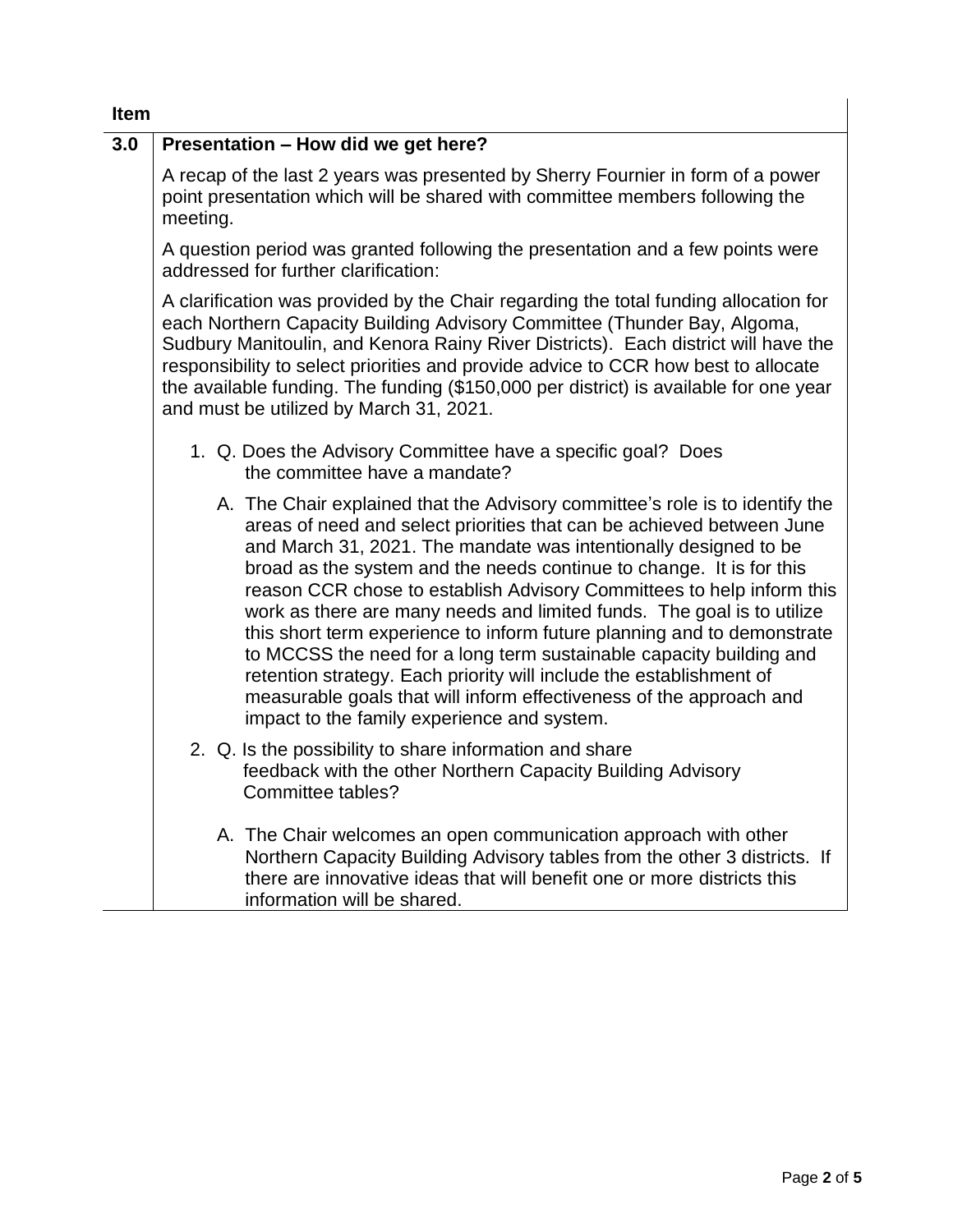### **Item Presentation – How did we get here?** (cont'd) 3. Q. What is the current children capacity with professionals who offer services for children with autism. Numbers of available if any spots is requested. A. Professionals around the table working in the field explained that numbers cannot be consistent due to the needs of each child. e.g. a child that requires 4 hrs of treatment may use 2 available spots. It was also explained that with COVID occurring, this has impacted capacity. As for other agencies that are providing services such as JASPER, ABA, since their list aren't specific to autism they are unable to provide specific numbers of children on the waitlist. Agencies are also experiencing a shortage of front line staff such as Therapists therefore children capacity is non-existing. For some professionals who independently and directly work with families, are struggling as they do not have therapists especially in French. With the constant fluctuation in recruiting and sustaining certified, experienced front line staff such as therapists, the capacity also experiences instability. **5.0 Review Draft Terms of References (TOR)** The committee reviewed the TOR and approved the content with clarification of the following points: • Sherry Fournier will be the appointed Chair of the committee • A Co-Chair is required to work in collaboration with the Chair and Sherry welcomes parents to this opportunity. This will be determined by next meeting. To submit your interest please contact Nathalie Poitras at npoitras @ccrconnect.ca by June  $15<sup>th</sup> 4:00$  p.m. • For the review of the meeting minutes, members are asked to review and provide feedback or amendments to Nathalie Poitras following an email which will have the minutes and the deadline to review. The minutes will be posted on Child & Community Resources website following the members review. If no feedback is received by the provided deadline regarding the minutes, the Chair will assume that there are no amendments to them.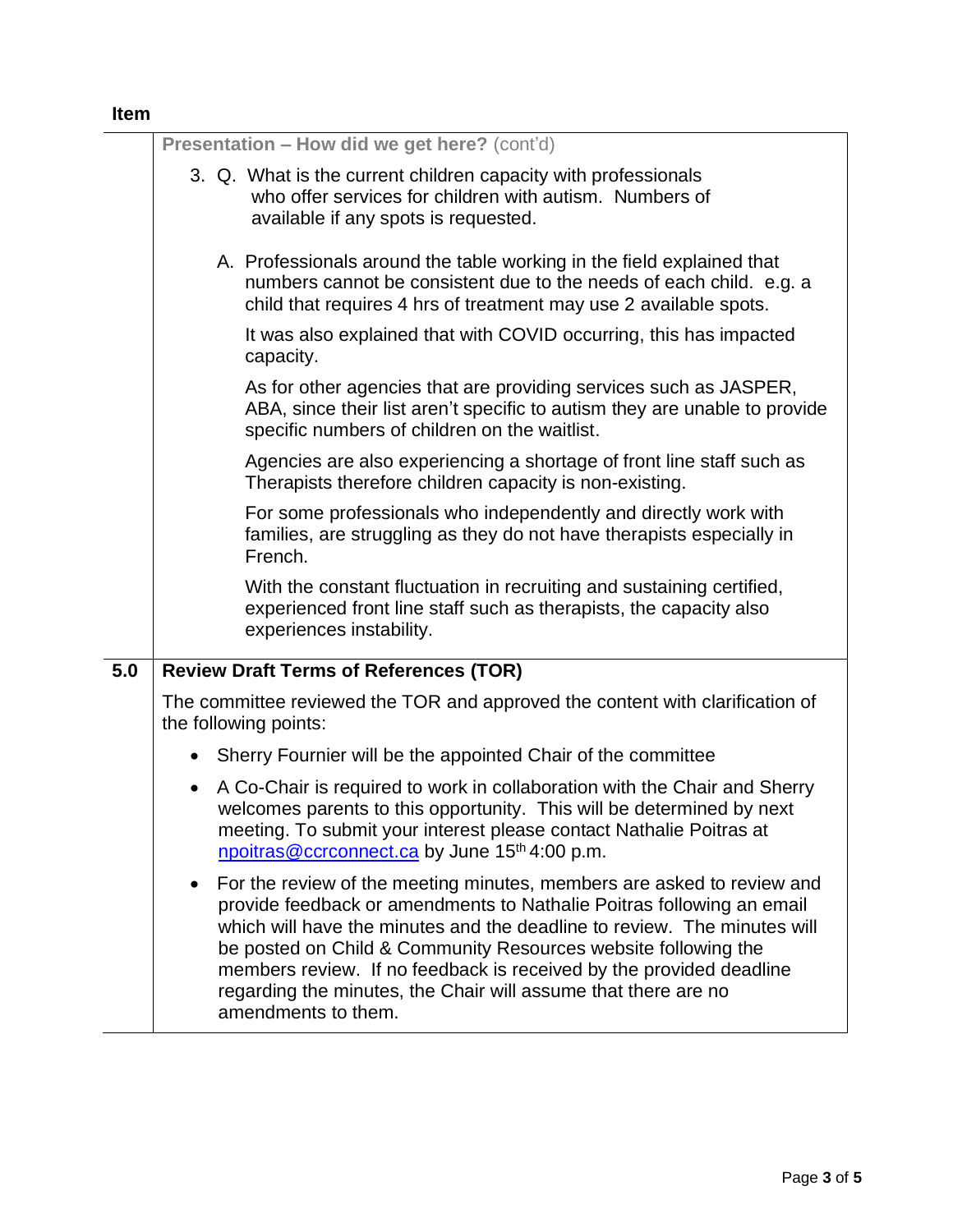| ۰,<br>- 1<br>$\sim$ |
|---------------------|
|---------------------|

|     | Review Draft Terms of References (TOR) (cont'd)                                                                                                                                                                                                                                                                                                                                                                                                                               |
|-----|-------------------------------------------------------------------------------------------------------------------------------------------------------------------------------------------------------------------------------------------------------------------------------------------------------------------------------------------------------------------------------------------------------------------------------------------------------------------------------|
|     | Confidentiality/Communication is part of the TOR to meet our commitment<br>$\bullet$<br>in being transparent to the public and especially to our families.<br>"Confidentiality" will be removed from the title to prevent confusion.                                                                                                                                                                                                                                          |
|     | The TORs have been approved in principle by the committee members however<br>committee members are invited to send additional amendments to Nathalie<br>feedback by June 15 <sup>th</sup> 4:00 p.m. to <b>npoitras@ccrconnect.ca</b>                                                                                                                                                                                                                                          |
|     | The final version will be presented at the next meeting for final approval.                                                                                                                                                                                                                                                                                                                                                                                                   |
| 6.0 | <b>Proposed Timelines (Calendar)</b>                                                                                                                                                                                                                                                                                                                                                                                                                                          |
|     | The Chair explained that the draft timeline developed is to provide an overview of<br>the action items. This is not an exhaustive list and will be updated as the<br>committee completes the work. The members are asked to review the calendar<br>and bring forth any feedback by June 15 <sup>th</sup> 4:00 p.m. to npoitras@ccrconnect.ca                                                                                                                                  |
| 7.0 | <b>Proposed Meeting Dates</b>                                                                                                                                                                                                                                                                                                                                                                                                                                                 |
|     | Future meeting dates proposed at the meeting were drafted by following today's<br>date and time. Members are welcome to provide feedback and the Chair asked<br>to reach out to Nathalie Poitras at <b>npoitras@ccrconnect.ca</b> if there are any<br>concerns or questions regarding future dates. If there are no replies by June<br>15 <sup>th</sup> 4:00 p.m. the Chair will assume there are no conflicts with the proposed<br>dates.                                    |
| 8.0 | <b>Discussion - Expectations and Potential Priorities</b>                                                                                                                                                                                                                                                                                                                                                                                                                     |
|     | Time was granted for the committee members to voice and discuss their<br>expectations or feedback around today's meeting or to bring point of views.<br>Discussion was mainly around the current state of how parents are assisting,<br>supporting and teaching their own children. Parents are sharing that they require<br>more in depth training and that some parents are taking courses at colleges to be<br>able to gain the skills they need to work with their child. |
|     | The providers and parents of the committee shared some parents' feedback and<br>suggestions:                                                                                                                                                                                                                                                                                                                                                                                  |
|     | Parents' in need of more training for themselves and resources.<br>$\bullet$                                                                                                                                                                                                                                                                                                                                                                                                  |
|     | Some parents are using their funding to get trained.<br>$\bullet$                                                                                                                                                                                                                                                                                                                                                                                                             |
|     | Training such as Crisis Intervention and Prevention aren't readily<br>$\bullet$<br>accessible or are simply not advertised publicly.                                                                                                                                                                                                                                                                                                                                          |
|     | Opportunity to work along professionals and learn the skill at the same<br>time.                                                                                                                                                                                                                                                                                                                                                                                              |